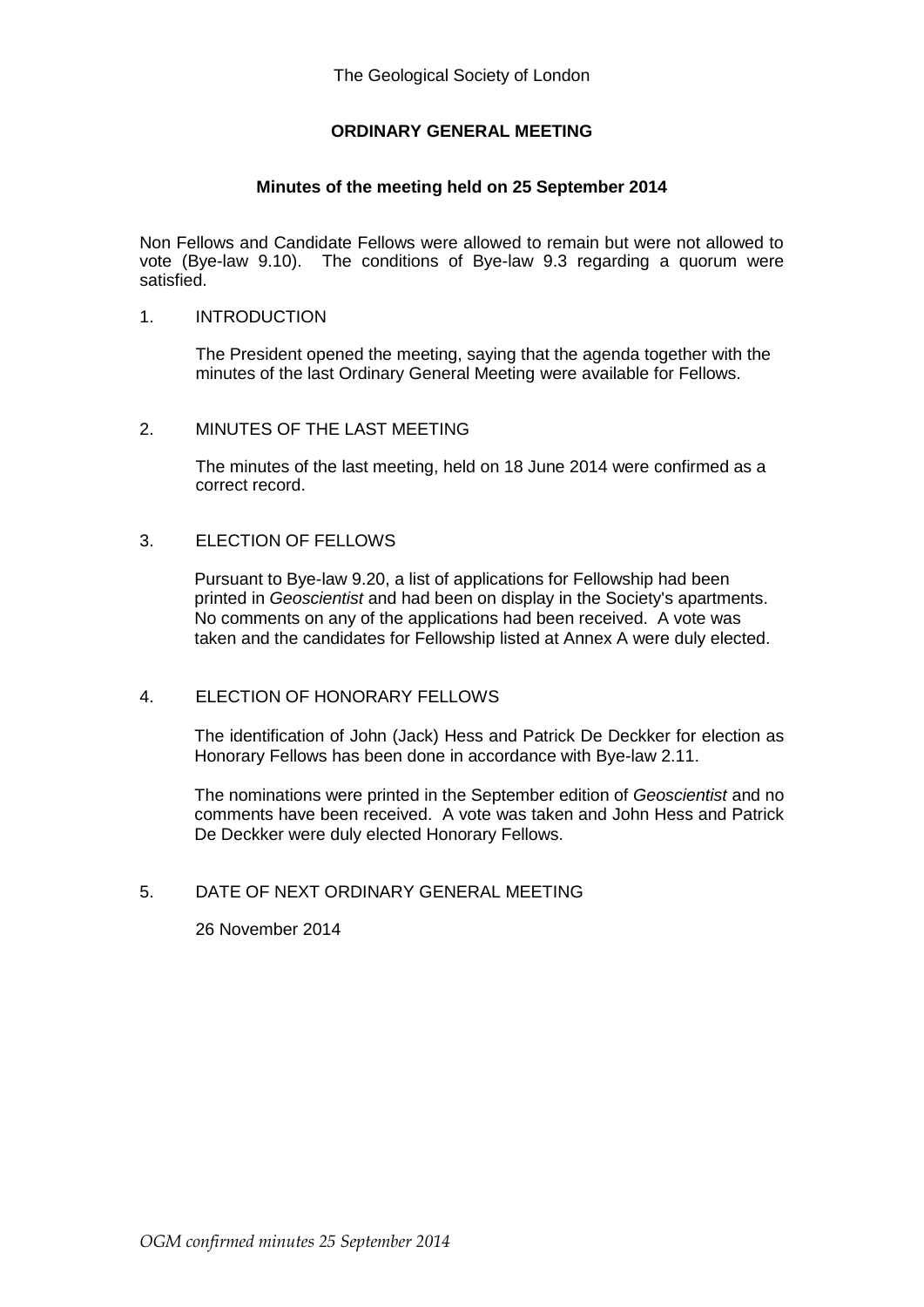### THE FOLLOWING NAMES WERE ELECTED TO FELLOWSHIP AT THE OGM ON 25 SEPTEMBER 2014

332 applications for Fellows plus 39 upgrades from Candidate Fellowship to Fellowship

| Abdulwahab                   | Abokhodair         |
|------------------------------|--------------------|
| Cameron                      | Adams              |
| Nicholas                     | Adams              |
| Florence                     | Adu                |
| Saima                        | Afzal              |
| Asma                         | Al-Farraj          |
| Mohammad Ayaz                | Alam               |
| <b>Dilshad</b>               | Ali                |
| Conrad                       | Allen              |
| James                        | Allen              |
| Nathan                       | Allen              |
| Giovanni Paolo               | Amenta             |
| <b>Edwin Braye</b>           | Amgbare            |
| Gemma                        | Anderson           |
| <b>Andreas Costas</b>        | Andreou            |
| Moses Kwame Ofori            | Appiah             |
| Jean Barbara                 | Archer             |
| Leah                         | Arlott             |
| Shaun                        | Armitage           |
| Annabelle                    | Arnold             |
| <b>Stephen David</b>         | Atkins             |
| Craig                        | Aylott             |
| Edward                       | Ball               |
| Francesco                    | Barbagli           |
| <b>Stuart</b>                | Barclay            |
| <b>Daniel Stuart Charles</b> | <b>Barker</b>      |
| James                        | <b>Barnet</b>      |
| Sean Andrew                  | <b>Barrett</b>     |
| <b>Rory Nathaniel</b>        | <b>Bates</b>       |
| Graham                       | <b>Behrens</b>     |
| Martin                       | Bell               |
|                              | <b>Bettencourt</b> |
| Hugo                         | Machado            |
| Anna                         | Bird               |
| <b>Stella</b>                | <b>Birney</b>      |
| Riccardo                     | <b>Borella</b>     |
| Anthony                      | <b>Borrell</b>     |
| Hannah                       | Bovenizer          |
| <b>Bryan</b>                 | Bowden             |
| Kirsten                      | Bradley-Watson     |
| Steven                       | <b>Briggs</b>      |

| Christopher Alex John | <b>Brook</b>  |
|-----------------------|---------------|
| Laura                 | Brownhill     |
| Heidi                 | <b>Buck</b>   |
| John                  | Buggenhagen   |
| Andrew                | Chambers      |
| Wai Hong              | Chui          |
| Wai-Kin Johnny        | Chung         |
| Francesco             | Ciccarelli    |
| Guiseppe              | Cippitelli    |
| Alexander William     |               |
| James                 | Clark         |
| Ian Richard           | Clark         |
| lan                   | Clarke        |
| Karen                 | Clarke        |
| Lee                   | Clarke        |
| Stephen               | Clarke        |
| Stuart                | Clarke        |
| <b>Peter Martin</b>   | Coffey        |
| Guy                   | Comfort       |
| Nicholas James        | Comrie-Smith  |
| Elisabeth             | Cookson       |
| Fiona                 | Couperthwaite |
| Kathleen Sarah        | Courtier      |
| Colin                 | Crighton      |
| Anthony               | Crosby        |
| Andrew                | Cunningham    |
| Ron                   | Daniel        |
| Dassanayake Mudalige  |               |
| Guththika             | Dassanayake   |
| <b>Beth</b>           | <b>Davies</b> |
| Joseph                | Davis         |
| Kirsty                | Dawkes        |
| Sam                   | Deeley        |
| Philip                | Devitt        |
| Lucy                  | Diaper        |
| Michael Joseph        | <b>Dickin</b> |
| Graeme                | Dickson       |
| Caner                 | Diker         |
| Jamie                 | Dillon        |
| Victoria Elizabeth    | Dobbs         |
| Kate                  | Donovan       |

*OGM confirmed minutes 25 September 2014*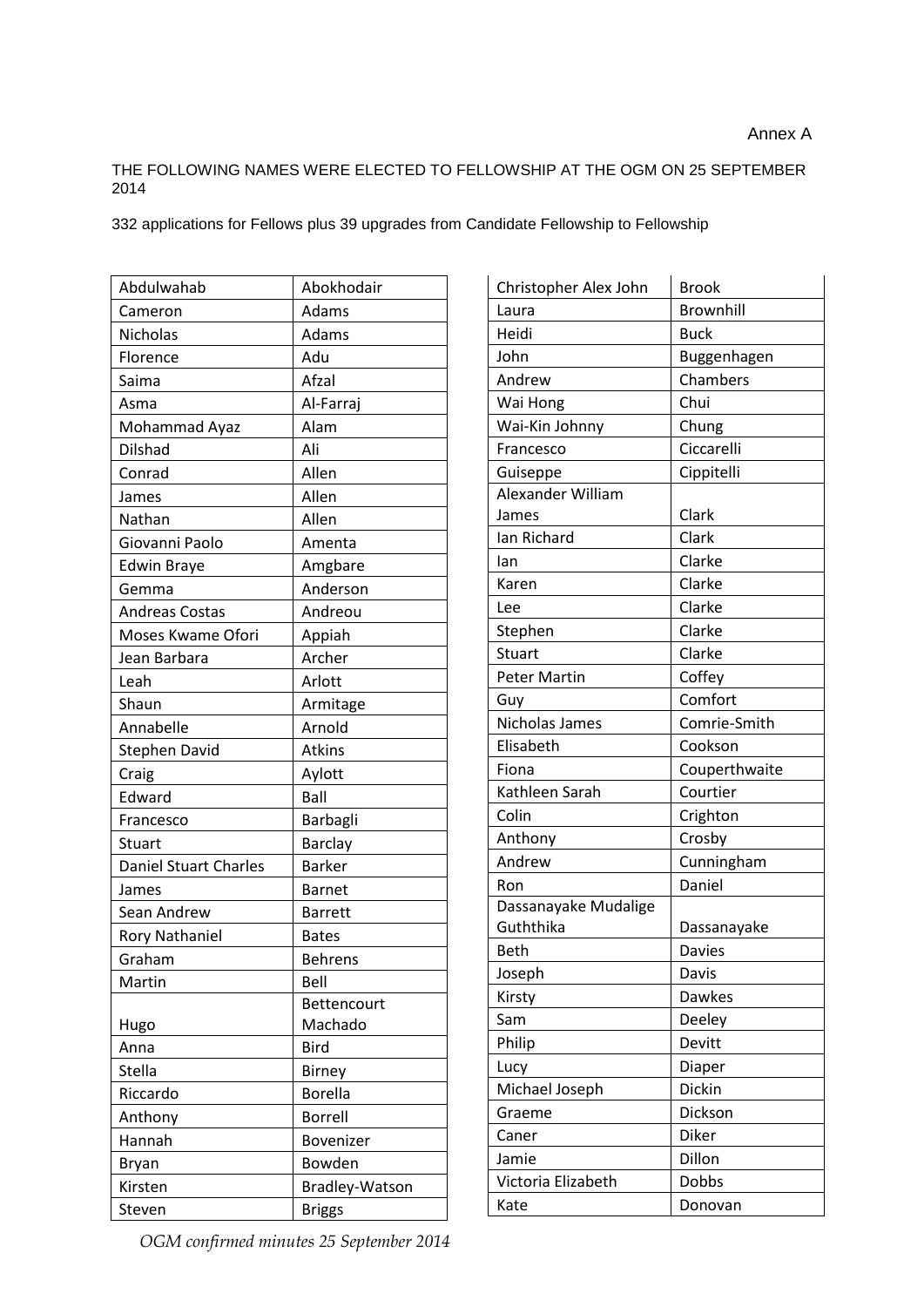| Paul Thomas                | Dougan       |
|----------------------------|--------------|
| Richard                    | Duggan       |
| Ian                        | Duncan       |
| Kirsten Emily              | Dutton       |
| <b>Brendan</b>             | <b>Dyck</b>  |
| Luke                       | Edwards      |
| Stuart                     | Ellis        |
| Peter                      | Elson        |
| Ivan                       | Fabuel-Perez |
| Ian                        | Fairbairn    |
| Duncan Steven              | Fairwood     |
| Ross                       | Farnell      |
| James                      | Faroppa      |
| Paul                       | Feely        |
| Roderick                   | Finlayson    |
| Joanne                     | Fitton       |
| Marianne                   | Franchi      |
| David                      | Frost        |
| Kerry                      | Frost        |
| <b>Alexander Francisco</b> | Fuentes      |
| <b>Calistus Gentry</b>     | Fuh          |
| Fengwei                    | Gan          |
| John Phillip               | Garvey       |
| Marc Richard               | Gath         |
| Jennifer                   | Gibson       |
| George                     | Glancy       |
| Stephanie                  | Goldie       |
| <b>Thomas</b>              | Goode        |
| Alastair                   | Goodship     |
| Sachin Luke                | Gosai        |
| Geoffrey George            | Grant        |
| Logan Shane                | Gregory      |
| Simon                      | Griffith     |
| Veronica                   | Gulfi        |
| Matthew                    | Guy          |
| Kathryn                    | Hagger       |
| Michael Ian                | Haliburton   |
| Neil Adamson               | Hands        |
| Jake                       | Hannath      |
| Alexander                  | Hardwick     |
| Katherine                  | Harrison     |
| Arthur                     | Harrisson    |
| <b>Stuart James</b>        | Hatter       |
| Rose                       | Hawkswood    |
| Helen                      | Hawley       |
| Tianchen                   | He           |

| Justin Henry Stewart     | Heath        |
|--------------------------|--------------|
| Felicity                 | Henry        |
| Christopher              | Herbert      |
| Tim                      | Herrett      |
| Anne                     | Hollingworth |
| Gordon                   | Holm         |
| Robert                   | Home         |
| Claire                   | Hooley       |
| Sophie                   | Hooper       |
| David                    | Hope         |
| Robert                   | Horseman     |
| Victoria Helen           | Hough        |
| Eric                     | Houlleberghs |
| David                    | Howard       |
| Katherine                | Hunt         |
| Roger William            | Hurley       |
| Richard                  | Hyett        |
| <b>Dieudonne Charles</b> |              |
| Isidore                  | Ilouga       |
| Callum                   | Irving       |
| Tajudeen                 | Iwalewa      |
| Matthew                  | James        |
| <b>Byron Dayne</b>       | Jamieson     |
| Ayodele                  | Jegede       |
| Heather                  | Johnstone    |
| Luke                     | Johnstone    |
| Jack                     | Jones        |
| Michael                  | Jones        |
| Thomas                   | Jones        |
| William                  | Jones        |
| <b>Timothy William</b>   | Juett        |
| Mohamed                  | Kamal        |
| Alexander                | Karvelas     |
| Jennifer Victoria        | Kelly        |
| Jon                      | Kenny        |
| Jess                     | King         |
| Armelle                  | Kloppenburg  |
| Christopher              | Kneale       |
| Nzube                    | Komolafe     |
| Onyerhouwo Raymond       | Komori       |
| Aernout                  | Korevaar     |
| Pui Tin                  | Kwok         |
| Ross                     | Laidlaw      |
| Maureen                  | Leadbeater   |
| Helen                    | Lever        |
| Joseph                   | Levien       |
| Keri                     | Lewis        |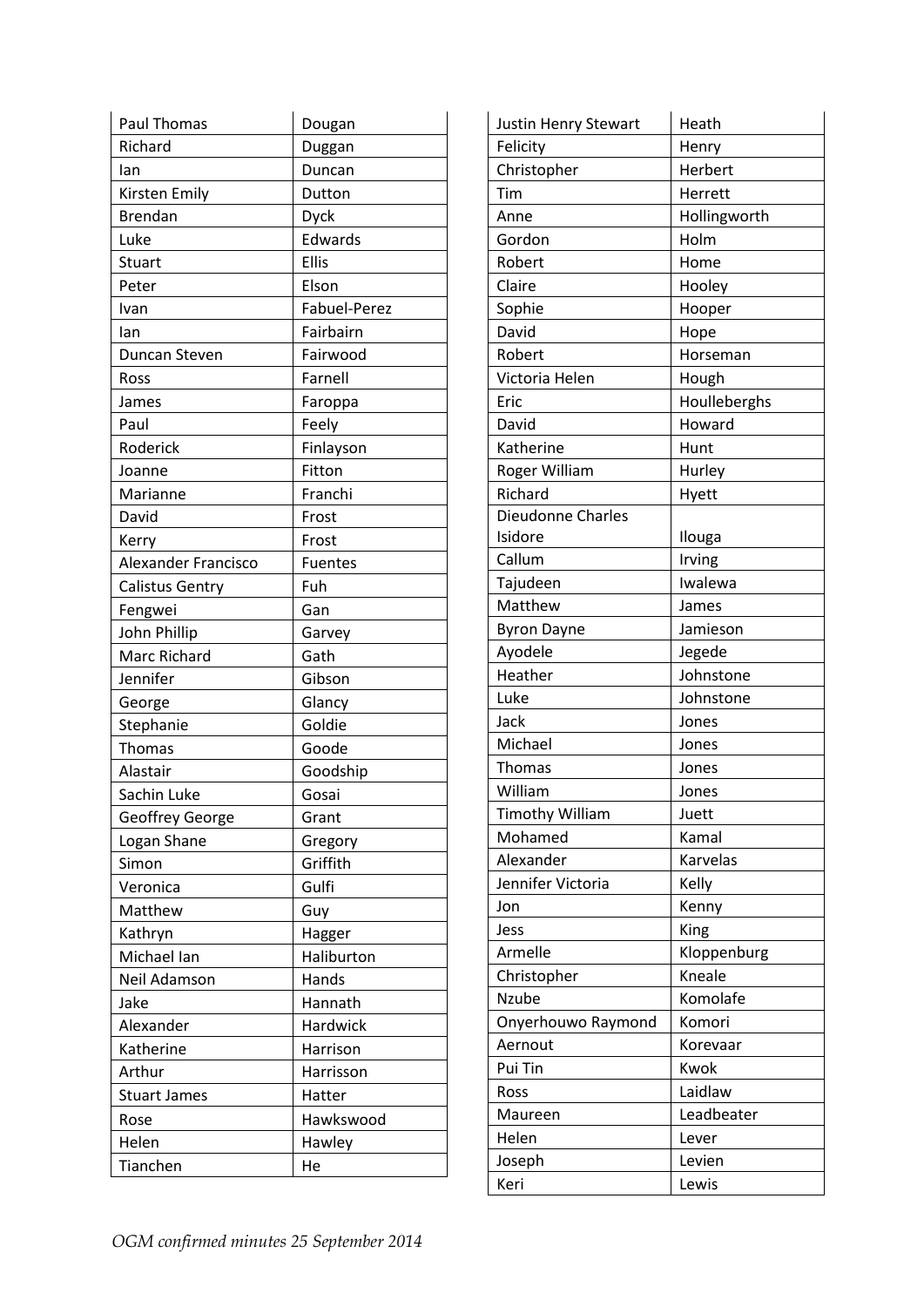| Tara                 | Lewis          |
|----------------------|----------------|
| Simon David          | Little         |
| Ming Yan             | Lo             |
| David                | Loach          |
| Andria               | Loppas         |
| <b>Oliver Thomas</b> | Lord           |
| Gemma                | Lownsbrough    |
| Ian Connor           | MacLeod        |
| Craig                | MacNeil        |
| Isabella             | Malcolm        |
| Elana Dawn Jessica   | Maloni         |
| Joanna Katherine     | Marshall       |
| Sarah                | Marzuki        |
| Katie Anne           | Matts          |
| Ken                  | McDermott      |
| Robert               | McKendrick     |
| Stacey               | McKenna        |
| <b>Dhugal</b>        | McQuistan      |
| <b>Holly Rachael</b> | <b>Meadows</b> |
| Kathryn              | Mellor         |
| Antony               | Melton         |
| Glenn                | Meyer          |
| Sofia                | Michelaki      |
| Matthew              | Middleton      |
| Przemek              | Mikolajewski   |
| Ben                  | Minshell       |
| Lisa                 | Mol            |
| Nicola               | Moorhead       |
| Emily                | Morgan         |
| Andrew               | Morrison       |
| Philip               | Mulholland     |
| Jennifer             | Murgatroyd     |
| Yue Hi               | Ng             |
| Ateh Banilia         | Ngu            |
| Samuel               | Nicole         |
| Abang Mansyursyah    |                |
| Surya                | Nugraha        |
| Lisa Deborah         | <b>Nunn</b>    |
| Marianne             | Nuzzo          |
| Chinyere Ngozi       | Nwokidu        |
| Martin               | O'Donnell      |
| Ryan Carl            | Oak            |
| John                 | Odell          |
| <b>Michael Neale</b> | Ollier         |
| Alexandra            | Onea           |
| <b>Gian Gabriele</b> | Ori            |
| Julia                | Ormond         |

| Jo                     | Osmond        |
|------------------------|---------------|
| Adam                   | Packman       |
| Graham                 | Parkes        |
| Dennis Neil            | Parkinson     |
| Rhys                   | Parr          |
| Daniel                 | Parvaz        |
| Ronald                 | Pattinson     |
| Benvindo               | Paulo         |
| Monique                | Pearce        |
| Ricardo                | Pereira       |
| <b>Thomas</b>          | Perriment     |
| Haf                    | Peskett       |
| Isabel                 | Peters        |
| Rowan                  | Peters        |
| John Richard           | Peterson      |
| Chiara Maria           | Petrone       |
| Tiffany                | Playter       |
| Nicola Margaret        | Pocock        |
| Jamie                  | Power         |
| lan                    | Poyntz        |
| Sam                    | Pryde         |
| Glen                   | Pugh          |
| Siddhartha Kirk        | Ramaswamy     |
| Jennifer Lynne         | Reid          |
| Lindsay                | Reid          |
| Anthony                | Revitt        |
| Graham                 | Richardson    |
| Nicholas James         | Richardson    |
| Stephen                | Richardson    |
| James                  | <b>Rigg</b>   |
| Adam Hackett           | Robinson      |
| Vaughn                 | Robla         |
| Adam                   | Rope          |
| Michael                | Round         |
| <b>Timothy Michael</b> | Rust          |
| Courtney               | Sainsbury     |
| Ayobami                | Salami        |
| Carmelo                | Sammarco      |
| Charalampos            | Saroglou      |
| Barry                  | Sebro         |
| Nicola                 | Sellars       |
| Sean                   | <b>Shanks</b> |
| Christopher David      | Shardlow      |
| Jeremy Mason           | Sharrock      |
| Felicia                | Shaw          |
| Grace                  | Shephard      |
|                        |               |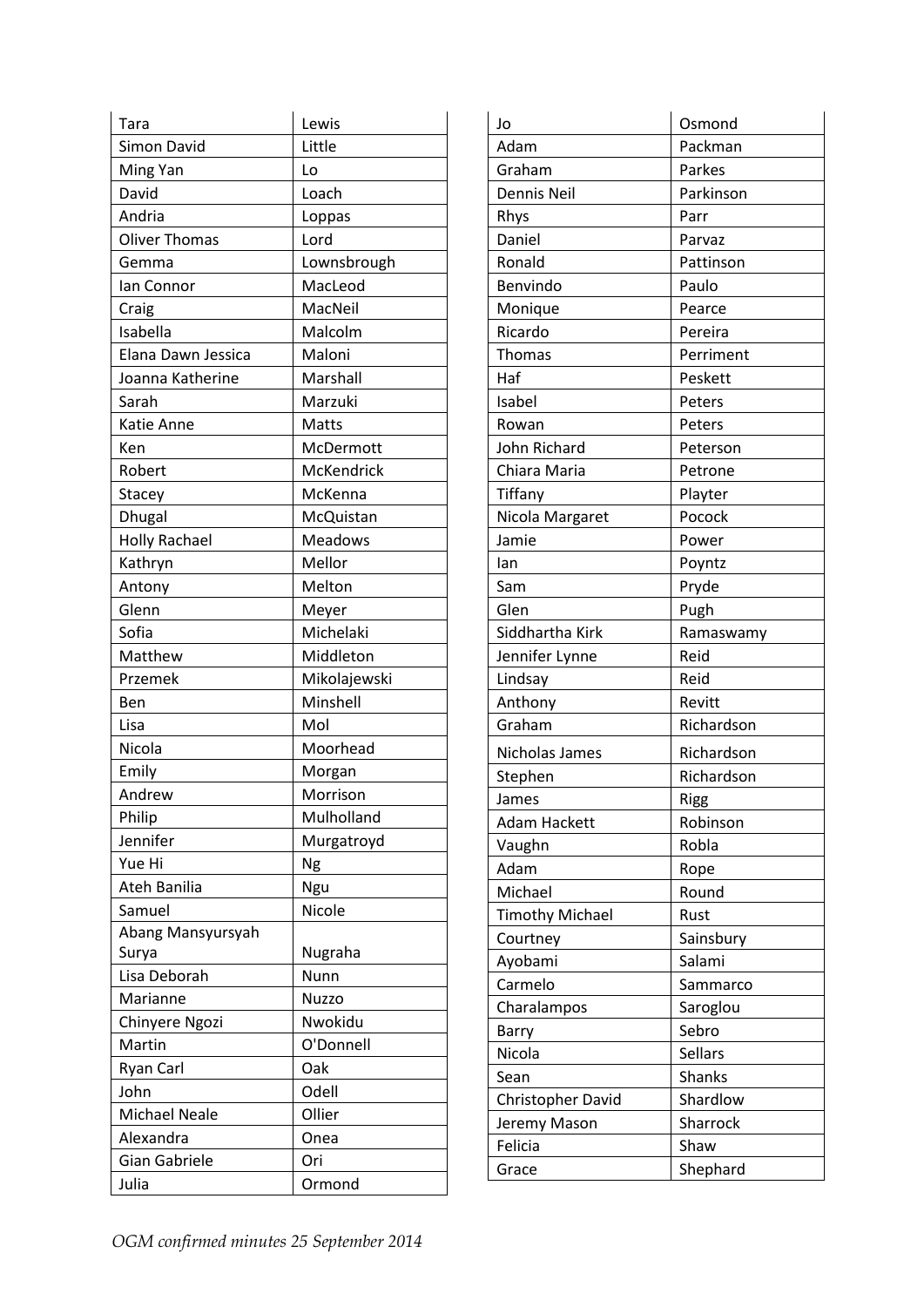| Samuel Albert      | Shingleton         |
|--------------------|--------------------|
| Edward             | Sibert             |
| Salim Karamohba    | Sillah             |
| Rebecca            | Skuce              |
| Clare              | Slightam           |
| Craig              | Smeaton            |
| Richard            | Smout              |
| Roser              | Soler - Pujol      |
| James              | Southwell          |
| Emily              | Spalding           |
| <b>Brian Clive</b> | Spratley           |
| Lucy Amanda        | Springall          |
| Thomas             | St John            |
| Michael            | Starcher           |
| Despoina           | Stefanopoulou      |
| Natalie            | Stephens           |
| Agnieszka          | Sternicka          |
| Simon              | Stockwell          |
| Henry              | Stratford          |
| Martyn Arthur      | Stroud             |
| Sofiana            | Sulaiman           |
| Bharani            | Swamynathan        |
| Jesse              | Tam                |
| Esra               | Tezcan             |
| Natalie            | Thompson           |
| Maria              | Tornaghi           |
| Craig              | Towell             |
| Apostolos          | Tsoumelekas        |
| Cheng              | Tsz Ki             |
| Peter              | Tuffin             |
| Douglas            | Tyson              |
| Mark               | Urban              |
| Thomas             | Utley              |
| Jhonatan Dany      | Valdiviano Huertas |
| Adriaan            | Van Herk           |

| Veerle                    | Vandeginste |
|---------------------------|-------------|
| Chris                     | Varden      |
| Gregory                   | Wahlman     |
| Ainslie                   | Walsh       |
| <b>Jack Andrew Leslie</b> | Walters     |
| Amy                       | Ward        |
| <b>Matthew Thomas</b>     | Ward        |
| Paul                      | Wardle      |
| Adam                      | Waterhouse  |
| Elizabeth                 | Waterfall   |
| Camilla                   | Watts       |
| Samantha                  | Webb        |
| Sean Anthony              | Wheeliker   |
| <b>Brent</b>              | Wignall     |
| <b>David Greaves</b>      | Wilbur      |
| Deborah Marie             | Wilkinson   |
| James                     | Wilkinson   |
| <b>Gareth David</b>       | Williams    |
| Robert Coleman            | Williams    |
| David                     | Williamson  |
| James Michael             | Winstanley  |
| Sam                       | Wiltshire   |
| Paul                      | Wood        |
| <b>Ruth Elizabeth</b>     | Woodcock    |
| Jessica                   | Wright      |
| Kam Kuen                  | Wu          |
| Andrew                    | Wyllie      |
| Joanne                    | Wyton       |
| Xue                       | Yao         |
| Amy Karolynn              | Yates       |
| Rory                      | yeung       |
| Charles                   | Young       |
| Kaja                      | Zaremba     |
| Tania                     | Zepeda Luna |